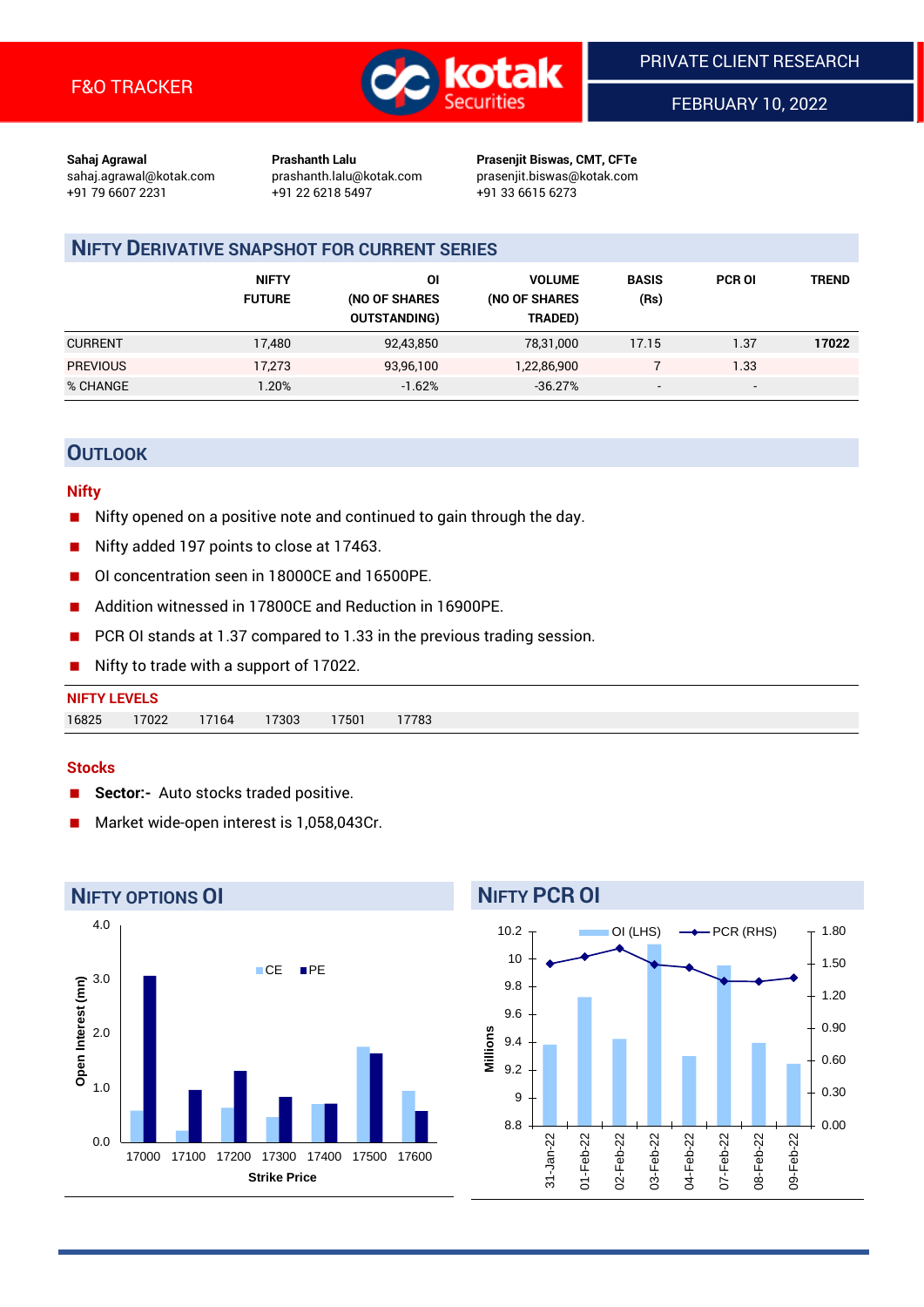# **FUTURE STATISTICS**

| <b>OI INCREASE</b> |  |  |
|--------------------|--|--|
|                    |  |  |

| <b>SYMBOL</b>    | ΟI     | ΟI          | <b>PRICE CHG</b> |
|------------------|--------|-------------|------------------|
|                  | $(\%)$ | (SHARES)    | $(\%)$           |
| <b>HDFC</b>      | 13.5%  | 2,35,99,500 | 0.9%             |
| <b>MARUTI</b>    | 11.3%  | 30,87,500   | 4.1%             |
| <b>GODREJCP</b>  | 10.9%  | 46,34,500   | $-2.0%$          |
| <b>HINDPETRO</b> | 9.3%   | 1,43,69,400 | 3.0%             |
| <b>IEX</b>       | 7.5%   | 5,15,88,750 | $-0.4%$          |
| <b>FSL</b>       | 7.3%   | 1,25,71,000 | $-1.3%$          |
| <b>POWERGRID</b> | 7.2%   | 2,67,98,325 | $-0.3%$          |
| <b>BOSCHLTD</b>  | 6.5%   | 1,44,200    | 1.0%             |
| ONGC             | 6.3%   | 4,20,57,400 | $-1.8%$          |
| <b>HINDALCO</b>  | 6.3%   | 3.23.75.775 | 2.9%             |

| <b>OI DECREASE</b> |          |             |                  |
|--------------------|----------|-------------|------------------|
| <b>SYMBOL</b>      | ΟI       | ΟI          | <b>PRICE CHG</b> |
|                    | (%)      | (SHARES)    | $(\%)$           |
| <b>GNFC</b>        | $-11.3%$ | 28,62,600   | 1.5%             |
| <b>DIXON</b>       | $-8.1%$  | 6,65,000    | 4.0%             |
| <b>AUBANK</b>      | $-8.0%$  | 26,18,000   | 2.4%             |
| <b>DALBHARAT</b>   | $-7.4%$  | 4,55,000    | 1.5%             |
| <b>AARTIIND</b>    | $-6.9%$  | 31,62,000   | 3.1%             |
| <b>NAVINFLUOR</b>  | $-6.6%$  | 5,31,000    | $-0.2%$          |
| <b>HDFCBANK</b>    | $-6.3%$  | 3,11,08,000 | 2.4%             |
| <b>PAGEIND</b>     | $-5.8%$  | 79,890      | 3.7%             |
| <b>JINDALSTEL</b>  | $-5.6%$  | 3,29,05,000 | $-1.4%$          |
| COLPAL             | $-5.3%$  | 25.54.300   | 1.8%             |

# **CASH STATISTICS**

| <b>TOP VOLUMES</b> |                      |              |              |  |  |  |  |
|--------------------|----------------------|--------------|--------------|--|--|--|--|
| <b>SYMBOL</b>      | <b>TRADED SHARES</b> | <b>VALUE</b> | <b>CLOSE</b> |  |  |  |  |
|                    | (QTY)                | (IN LAKHS)   |              |  |  |  |  |
| <b>HDFC</b>        | 71,41,774            | 1,72,887     | 2,435        |  |  |  |  |
| <b>RELIANCE</b>    | 53,00,891            | 1,25,794     | 2.384        |  |  |  |  |
| <b>MARUTI</b>      | 14,03,525            | 1,24,521     | 8,949        |  |  |  |  |
| <b>TATASTEEL</b>   | 73,52,060            | 89,680       | 1,222        |  |  |  |  |
| <b>TATAPOWER</b>   | 3,56,04,075          | 84,209       | 238          |  |  |  |  |
| <b>HDFCBANK</b>    | 56,54,171            | 84,092       | 1.498        |  |  |  |  |
| <b>SBIN</b>        | 1,48,56,155          | 79,142       | 535          |  |  |  |  |
| <b>AXISBANK</b>    | 93,99,830            | 75,693       | 804          |  |  |  |  |
| <b>BHARTIARTL</b>  | 1,01,85,173          | 72,912       | 719          |  |  |  |  |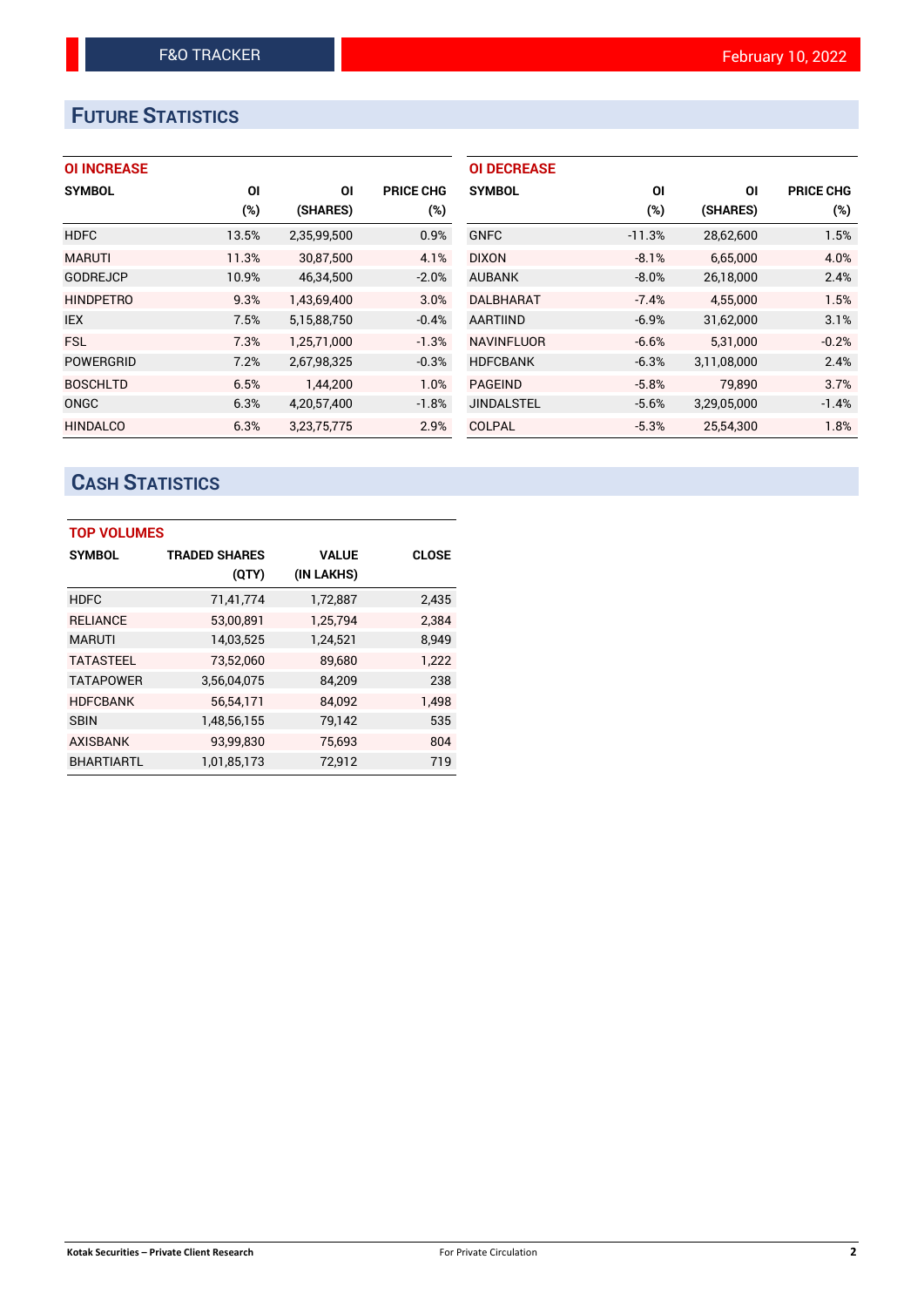# **OPTION STATISTICS**

## **SIGNIFICANT CALL OPEN INTEREST**

| <b>SYMBOL</b>     | <b>STRK</b>  | <b>OPTION</b> | <b>CLOSE</b> | FUT          | ΟI         |
|-------------------|--------------|---------------|--------------|--------------|------------|
|                   | <b>PRICE</b> | TYPE          | (RS)         | <b>CLOSE</b> | (SHARES)   |
| ONGC              | 180          | СE            | 0.7          | 161          | 219,98,900 |
| ONGC              | 175          | <b>CE</b>     | 1.0          | 161          | 216,37,000 |
| <b>NTPC</b>       | 140          | СE            | 0.6          | 135          | 216,77,100 |
| <b>NTPC</b>       | 135          | CF            | 2.0          | 135          | 178,12,500 |
| ONGC              | 170          | CE            | 1.7          | 161          | 129,36,000 |
| <b>HEROMOTOCO</b> | 2.800        | CE            | 32.2         | 2.674        | 8,33,100   |
| M&M               | 900          | CE            | 4.9          | 843          | 31,03,100  |
| <b>BPCL</b>       | 400          | CE            | 2.6          | 372          | 55,85,400  |
| <b>IOC</b>        | 125          | CE            | 1.5          | 122          | 77,74,000  |
| <b>COALINDIA</b>  | 170          | CE            | 3.2          | 164          | 72.40.800  |

## **SIGNIFICANT PUT OPEN INTEREST**

| <b>SYMBOL</b>     | <b>STRK</b><br><b>PRICE</b> | <b>OPTION</b><br>TYPE | <b>CLOSE</b><br>(RS) | <b>FUT</b><br><b>CLOSE</b> | ΟI<br>(SHARES) |
|-------------------|-----------------------------|-----------------------|----------------------|----------------------------|----------------|
| <b>MARUTI</b>     | 8.000                       | <b>PE</b>             | 32.9                 | 8,927                      | 4,79,800       |
| <b>BANKBARODA</b> | 100                         | PF                    | 0.6                  | 115                        | 1,36,42,200    |
| <b>HINDALCO</b>   | 500                         | PF                    | 1.6                  | 543                        | 27,25,125      |
| <b>SBIN</b>       | 500                         | PF                    | 3.6                  | 536                        | 56.02.500      |
| <b>AXISBANK</b>   | 750                         | PF                    | 2.8                  | 804                        | 23,41,200      |
| <b>TATAMOTORS</b> | 500                         | PF                    | 13.8                 | 503                        | 45,94,200      |
| <b>MARUTI</b>     | 8,500                       | PF                    | 87.3                 | 8,927                      | 1,79,900       |
| <b>COALINDIA</b>  | 160                         | PF                    | 3.3                  | 164                        | 23,60,400      |
| <b>HINDALCO</b>   | 520                         | PF                    | 4.3                  | 543                        | 18,39,325      |
| <b>TATAMOTORS</b> | 450                         | PE                    | 2.1                  | 503                        | 42,55,050      |

| SIGNIFICANT CALL OPEN INTEREST ADDITION | <b>SIGNIFICANT PI</b> |               |             |        |              |                   |
|-----------------------------------------|-----------------------|---------------|-------------|--------|--------------|-------------------|
| <b>SYMBOL</b>                           | <b>STRK</b>           | <b>OPTION</b> | <b>OPEN</b> | OI CHG | <b>CLOSE</b> | <b>SYMBOL</b>     |
|                                         | <b>PRICE</b>          | <b>TYPE</b>   | <b>INT</b>  | (%)    | (Rs)         |                   |
| <b>MGL</b>                              | 800                   | <b>CE</b>     | 3,13,200    | 965%   | 18.0         | <b>GUJGASLTD</b>  |
| <b>RAIN</b>                             | 270                   | <b>CE</b>     | 1.55.000    | 464%   | 1.7          | <b>RAIN</b>       |
| <b>ONGC</b>                             | 162                   | <b>CE</b>     | 5,08,200    | 408%   | 3.9          | <b>NATIONALUM</b> |
| <b>CIPLA</b>                            | 970                   | <b>CE</b>     | 4.94.650    | 385%   | 21.1         | <b>NATIONALUM</b> |
| <b>NATIONALUM</b>                       | 140                   | <b>CE</b>     | 12,83,500   | 344%   | 0.5          | <b>MARUTI</b>     |
| <b>SUNTV</b>                            | 530                   | <b>CE</b>     | 2.19.000    | 274%   | 11.8         | <b>HINDALCO</b>   |
| <b>SUNTV</b>                            | 600                   | <b>CE</b>     | 1,15,500    | 267%   | 1.5          | <b>COALINDIA</b>  |
| <b>POWERGRID</b>                        | 207                   | <b>CE</b>     | 3,89,309    | 265%   | 4.8          | <b>IGL</b>        |
| <b>FSL</b>                              | 145                   | <b>CE</b>     | 4,18,600    | 250%   | 4.9          | <b>ACC</b>        |
| <b>IBULHSGFIN</b>                       | 195                   | <b>CE</b>     | 1,39,500    | 221%   | 16.2         | <b>MARUTI</b>     |

| SIGNIFICANT PUT OPEN INTEREST ADDITION |              |               |             |        |              |  |  |  |
|----------------------------------------|--------------|---------------|-------------|--------|--------------|--|--|--|
| <b>SYMBOL</b>                          | <b>STRK</b>  | <b>OPTION</b> | <b>OPEN</b> | OI CHG | <b>CLOSE</b> |  |  |  |
|                                        | <b>PRICE</b> | <b>TYPE</b>   | <b>INT</b>  | (%)    | (Rs)         |  |  |  |
| <b>GUJGASLTD</b>                       | 630          | <b>PE</b>     | 2,08,750    | 1185%  | 10.4         |  |  |  |
| RAIN                                   | 240          | <b>PE</b>     | 1,80,000    | 700%   | 9.9          |  |  |  |
| <b>NATIONALUM</b>                      | 122          | <b>PE</b>     | 2,29,500    | 575%   | 4.4          |  |  |  |
| <b>NATIONALUM</b>                      | 125          | <b>PE</b>     | 4,16,500    | 513%   | 5.9          |  |  |  |
| <b>MARUTI</b>                          | 8,800        | <b>PE</b>     | 1,03,800    | 452%   | 176.4        |  |  |  |
| <b>HINDALCO</b>                        | 550          | <b>PE</b>     | 2.74.125    | 443%   | 18.8         |  |  |  |
| COALINDIA                              | 151          | <b>PE</b>     | 1,21,800    | 383%   | 1.1          |  |  |  |
| <b>IGL</b>                             | 330          | <b>PE</b>     | 1,16,875    | 347%   | 1.2          |  |  |  |
| <b>ACC</b>                             | 2,300        | <b>PE</b>     | 1,14,000    | 311%   | 60.8         |  |  |  |
| <b>MARUTI</b>                          | 8,700        | <b>PE</b>     | 1,32,100    | 296%   | 138.1        |  |  |  |

|                   | <b>CALL OPTION VOLUMES</b> |               |                  |              | <b>PUT OPTION VOLUMES</b> |              |               |                  |              |
|-------------------|----------------------------|---------------|------------------|--------------|---------------------------|--------------|---------------|------------------|--------------|
| <b>SYMBOL</b>     | <b>STRK</b>                | <b>OPTION</b> | <b>CONTRACTS</b> | <b>CLOSE</b> | <b>SYMBOL</b>             | <b>STRK</b>  | <b>OPTION</b> | <b>CONTRACTS</b> | <b>CLOSE</b> |
|                   | <b>PRICE</b>               | <b>TYPE</b>   |                  | (Rs)         |                           | <b>PRICE</b> | <b>TYPE</b>   |                  | (Rs)         |
| <b>MARUTI</b>     | 9,000                      | <b>CE</b>     | 35,666           | 201.3        | <b>RELIANCE</b>           | 2,300        | <b>PE</b>     | 9,824            | 16.6         |
| <b>RELIANCE</b>   | 2,400                      | <b>CE</b>     | 28,610           | 43.2         | <b>TATASTEEL</b>          | 1,200        | <b>PE</b>     | 8.078            | 22.7         |
| <b>MARUTI</b>     | 8,900                      | <b>CE</b>     | 18,310           | 250.1        | <b>SBIN</b>               | 530          | <b>PE</b>     | 7,033            | 10.7         |
| <b>MARUTI</b>     | 8.800                      | <b>CE</b>     | 16,754           | 301.6        | <b>MARUTI</b>             | 8.500        | <b>PE</b>     | 6.612            | 87.3         |
| <b>RELIANCE</b>   | 2,500                      | <b>CE</b>     | 14,777           | 15.2         | <b>BHARTIARTL</b>         | 700          | <b>PE</b>     | 5,985            | 7.4          |
| <b>HDFCBANK</b>   | 1,500                      | <b>CE</b>     | 14,100           | 24.7         | <b>MARUTI</b>             | 8.000        | <b>PE</b>     | 5.761            | 32.9         |
| <b>BHARTIARTL</b> | 720                        | <b>CE</b>     | 12,872           | 14.7         | <b>RELIANCE</b>           | 2,360        | <b>PE</b>     | 5,719            | 35.3         |
| <b>RELIANCE</b>   | 2.360                      | <b>CE</b>     | 12.818           | 62.7         | <b>RELIANCE</b>           | 2,340        | <b>PE</b>     | 5.591            | 27.6         |
| <b>TATASTEEL</b>  | 1.240                      | <b>CE</b>     | 11,999           | 29.7         | <b>RELIANCE</b>           | 2,200        | <b>PE</b>     | 5,221            | 4.8          |
| <b>MARUTI</b>     | 9.200                      | <b>CE</b>     | 11.844           | 129.3        | <b>HDFC</b>               | 2.400        | PE            | 5,119            | 29.3         |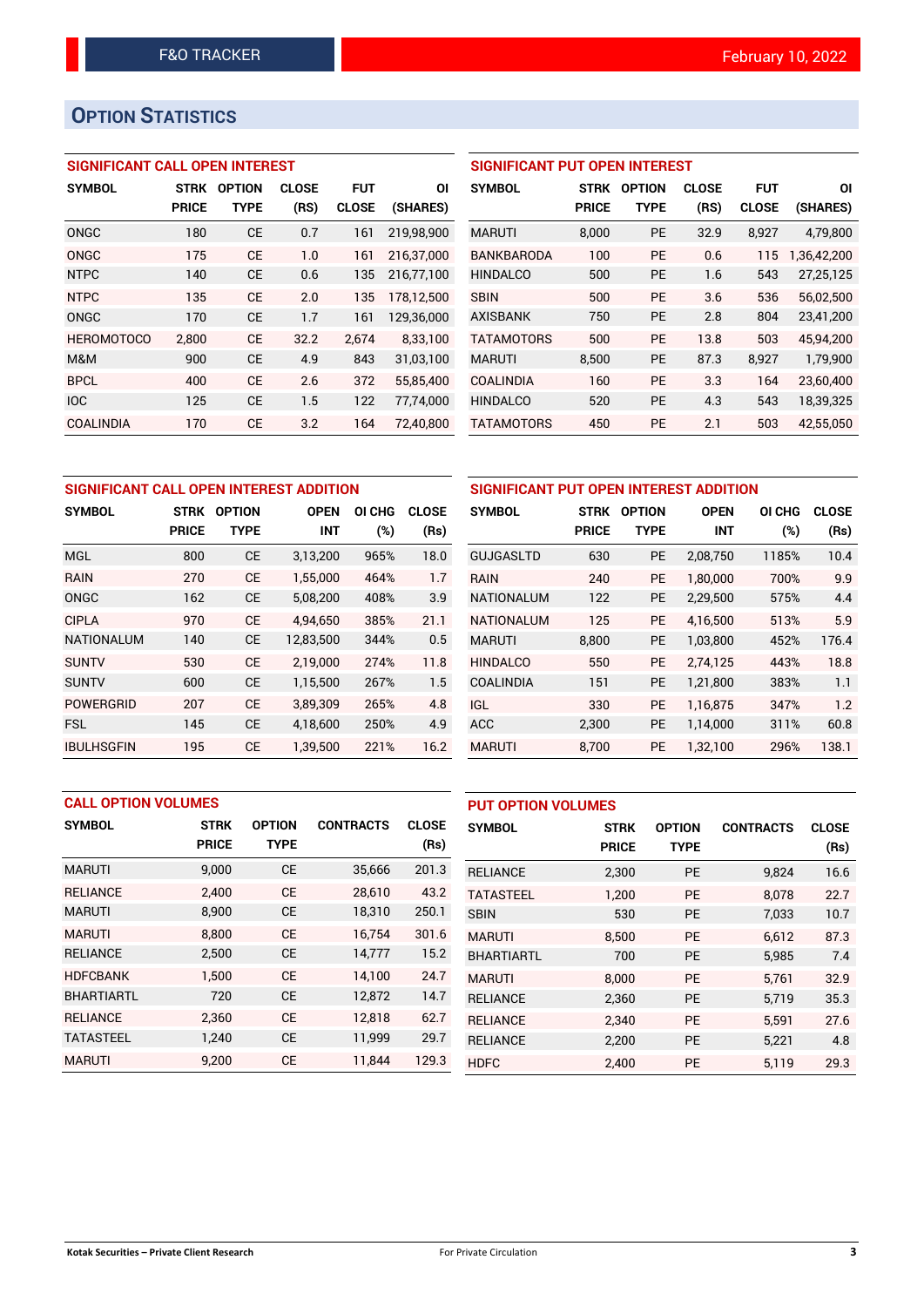## **RATING SCALE (PRIVATE CLIENT GROUP)**

- **BUY**  Stock/Index looks strong from the expiry/near term perspective and is expected to gain on the basis of technical and/or derivative parameters. Time frame is minimum of current expiry and in certain cases extend to the next series depending on the stock behaviour. Strict stop loss needs to be adhered to for every buy/long recommendation given.
- **SELL** Stock/Index looks weak from the expiry/near term perspective and is expected to gain on the basis of technical and/or derivative parameters. Time frame is minimum of current expiry and in certain cases extend to the next series depending on the stock behaviour. Strict stop loss needs to be adhered to for every sell/short recommendation given.

#### **FUNDAMENTAL RESEARCH TEAM (PRIVATE CLIENT GROUP)**

**Shrikant Chouhan Arun Agarwal Amit Agarwal, CFA Hemali Dhame** shrikant.chouhan@kotak.com arun.agarwal@kotak.com agarwal.amit@kotak.com Hemali.Dhame@kotak.com +91 22 6218 5408 +91 22 6218 6443 +91 22 6218 6439 +91 22 6218 6433

Metals & Mining, Midcap Pharmaceuticals Pharmaceuticals Research Associate Support Executive<br>
iatin.damania@kotak.com purvi.shah@kotak.com rini.mehta@kotak.com k.kathirvelu@kotak.com jatin.damania@kotak.com

**Sumit Pokharna** Pankaj Kumar<br>Oil and Gas, Information Tech Construction, sumit.pokharna@kotak.com pankajr.kumar@kotak.com +91 22 6218 6438 +91 22 6218 6434

Construction, Capital Goods & Midcaps

Transportation, Paints, FMCG

**Jatin Damania Purvi Shah Rini Mehta K. Kathirvelu** +91 22 6218 6440 +91 22 6218 6432 +91 80801 97299 +91 22 6218 6427

## **TECHNICAL RESEARCH TEAM (PRIVATE CLIENT GROUP)**

**Shrikant Chouhan Amol Athawale Sayed Haider** [shrikant.chouhan@kotak.com](mailto:shrikant.chouhan@kotak.com) [amol.athawale@kotak.com](mailto:amol.athawale@kotak.com) Research Associate +91 22 6218 5408 +91 20 6620 3350 [sayed.haider@kotak.com](mailto:sayed.haider@kotak.com)

+91 22 62185498

#### **DERIVATIVES RESEARCH TEAM (PRIVATE CLIENT GROUP)**

+91 79 6607 2231 +91 22 6218 5497 +91 33 6615 6273

**Sahaj Agrawal Prashanth Lalu Prasenjit Biswas, CMT, CFTe** [prasenjit.biswas@kotak.com](mailto:prasenjit.biswas@kotak.com)